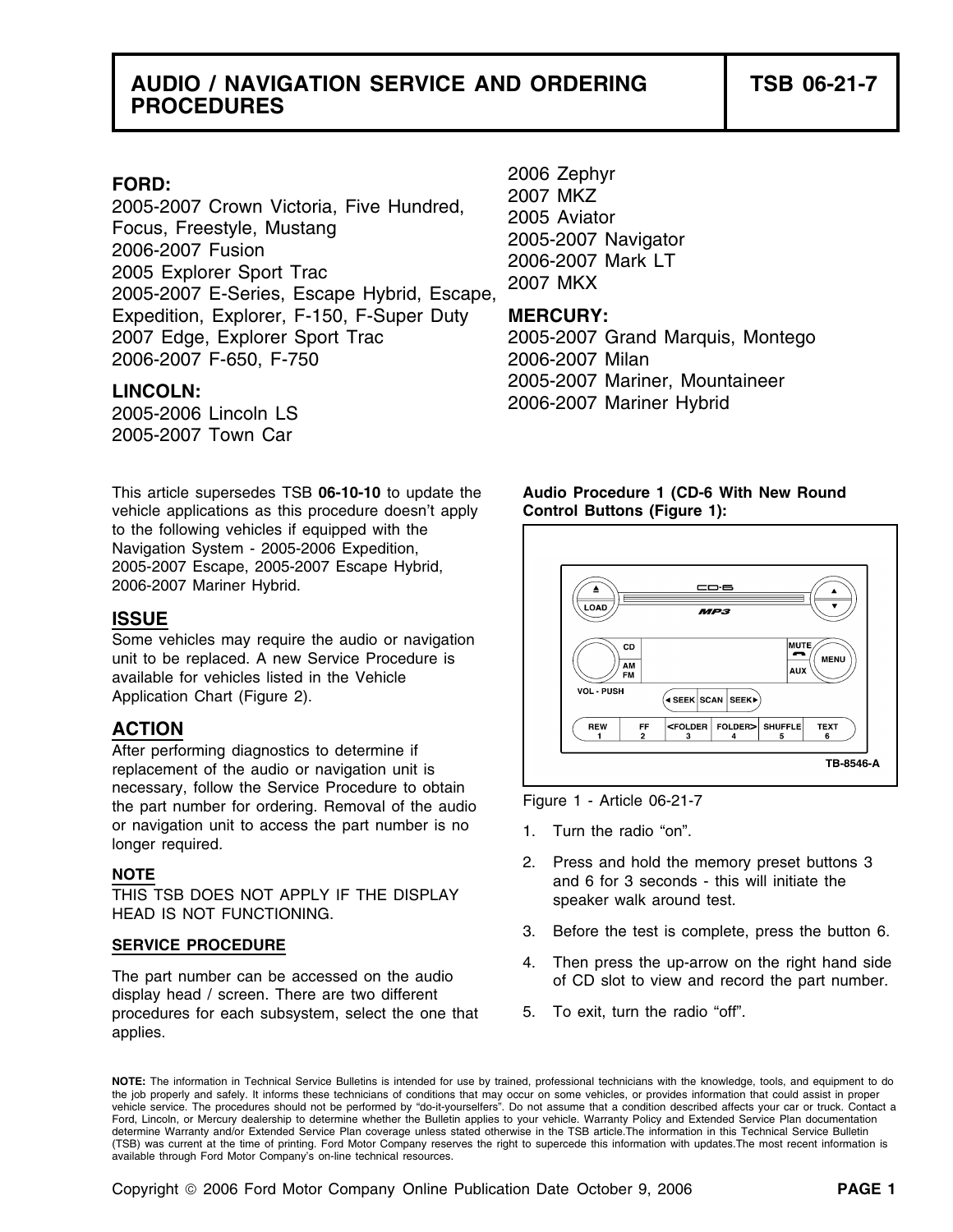## **TSB 06-21-7 (Continued)**

### **Audio Procedure 2 (All Other Units):** 5. To exit, press "exit diagnostics".

- 
- 2. Press and hold the memory preset buttons 3 1. Turn the radio "on". and 6 for 3 seconds - this will initiate the
- 3. Before the test is complete, press the button 6. 3. Enter code 917 for "dig pin" on the display
- 4. Then press the arrow on the right-side of either screen and press "enter". one of the following buttons: "disc", "tune", or<br>
"disc-tune" depending on the unit - this will <br>
displayed in the third box,<br>
displayed in the third box,<br>
second line. through the following items quickly: config 1, 5. To exit, press "cancel".<br>
config 2, eeprom number, and audio part<br>
To order an exchange unit
- 5. You may have to repeat Step 4 a few times to and technical hotline at 800-367-3333 capture the part number completely.
- 

NOTE<br>
TO MAKE IT EASIER TO IDENTIFY AND WRITE<br>
DOWN THE CORRECT PART NUMBER, THE markets when the service center is notified by<br>
BASE PART NUMBER FOR EACH<br>
BASE PART NUMBER FOR EACH AUDIO/NAVIGATION CONFIGURATION IS SHOWN **Removal and Installation**  BELOW.

| <b>Unit Description</b>                                                                     | <b>Base Part Number</b>              | <b>INCICE to the appropriate Workshop Manual, Occilent</b><br>415-01 for removal and installation instructions. |
|---------------------------------------------------------------------------------------------|--------------------------------------|-----------------------------------------------------------------------------------------------------------------|
| Disc-6 Audio Unit<br>Cassette And CD Audio Unit<br>Single CD Audio Unit<br>Navigation Radio | 18C815<br>18C868<br>18C869<br>18K931 | <b>WARRANTY STATUS: Eligible Under Provisions Of</b><br>New Vehicle Limited<br><b>Warranty Coverage</b>         |

# **Audio / Navigation Procedure 1 (All Except CONDITION CONDITION**

- 1. Turn the radio "on".
- 2. Press and hold the memory preset buttons 3 and 6 for 3 seconds.
- 3. Then press the "end test" on the display screen.
- 4. Select the "system info" on the next screen to view the part number.

### 1. Turn the radio "on". **Audio / Navigation Procedure 2 (Lincoln):**

- 
- speaker walk around test.<br>
2. Press and hold the "audio" and "menu" buttons for 5 seconds.
	-
	-
	-

To order an exchange unit or get technical support dealers can call audio / multimedia service center

- Same Day Delivery Service is available in 24 6. To exit, turn the radio "off". major markets when the service center is notified by 12:00 P.M. **NOTE**
	- Next Day Delivery Service is available in all

Refer to the appropriate Workshop Manual, Section 415-01 for removal and installation instructions.

| <b>DISCU AUUIU UTIIL</b><br>Cassette And CD Audio Unit<br>Single CD Audio Unit<br>Navigation Radio | 100010<br>18C868<br>18C869<br>18K931 |                              | <b>WARRANTY STATUS: Eligible Under Provisions Of</b><br>New Vehicle Limited<br><b>Warranty Coverage</b> |                |
|----------------------------------------------------------------------------------------------------|--------------------------------------|------------------------------|---------------------------------------------------------------------------------------------------------|----------------|
| NOTE                                                                                               |                                      | <b>OPERATION</b><br>MT062107 | <b>DESCRIPTION</b><br>Refer To SLTS Manual For                                                          | TIME<br>Actual |
| FOR DETAIL INFORMATION ON NAVIGATIONAL<br>SYSTEM, REFER TO WORKSHOP MANUAL,<br>SECTION 419-07.     |                                      |                              | Appropriate Labor Times<br>(18805), Use MT If No<br>Labor Times Exist.                                  | Time           |
|                                                                                                    |                                      | <b>AARILIA</b>               |                                                                                                         |                |

### **DEALER CODING**

|                                               | <b>UUNUHU</b><br><b>BASIC PART NO.</b><br><b>CODE</b><br>18C815 (DISC-6 AUDIO UNIT)<br>42<br>18C868 (CASSETTE AND CD |    |
|-----------------------------------------------|----------------------------------------------------------------------------------------------------------------------|----|
| Lincoln):                                     |                                                                                                                      |    |
| 1. Turn the radio "on".                       |                                                                                                                      |    |
| 2. Press and hold the memory preset buttons 3 | AUDIO UNIT)                                                                                                          | 42 |
| and 6 for 3 seconds.                          | 18C869 (SINGLE CD AUDIO UNIT)                                                                                        | 42 |
|                                               | 18K931 (NAVIGATION RADIO)                                                                                            | 42 |